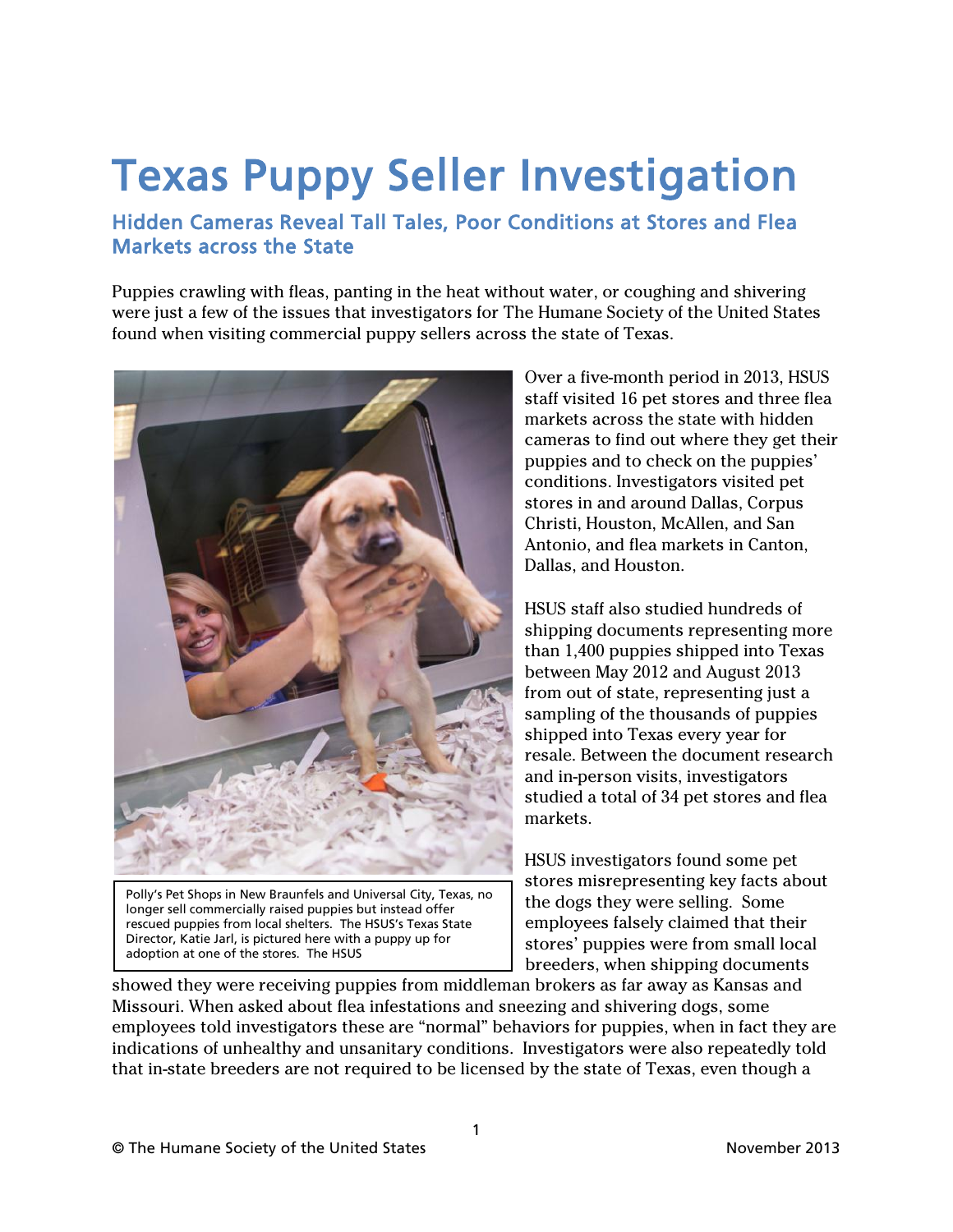state law that passed in 2011 requires dog breeders with more than 10 breeding females to be licensed and regularly inspected.

Texas animal shelters euthanize tens of thousands of dogs every year due to pet overpopulation—many of them puppies, and more than a quarter of them purebreds. While animal shelters across Texas have a regular supply of healthy puppies in need of homes, and while responsible breeders are available who raise dogs humanely, pet stores and flea markets are buying puppies from questionable out-of-state dealers linked to puppy mills, and routinely misleading customers to close a sale.

Texas retailers can do better—and some of them do. Earlier this year, The HSUS assisted two Polly's Pet Shop stores in Texas in converting from selling commercially produced puppies to offering only adoptions of Texas shelter puppies. These two stores have already found homes for more than 50 Texas shelter puppies while maintaining a successful business model. Unfortunately, these stores are the exception rather than the norm.

# By the numbers

- **19** pet stores and flea markets visited with hidden cameras
- **34** pet stores and flea markets investigated via public records and hidden camera visits combined
- **400** puppies found at 24 animal shelters near the pet stores and flea markets we visited
- **1,400:** sampling of out-of-state puppies traced through paperwork to stores and flea markets across Texas<sup>[1](#page-1-0)</sup>
- **100,000**+: estimated number of pets euthanized in Texas shelters every year<sup>[2](#page-1-1)</sup>
- **More than 50%:** euthanasia percentage for many animal shelters in Texas (2011)<sup>3</sup>
- **25%:** portion of dogs in Texas shelters who are purebred<sup>[4](#page-1-3)</sup>

# "Texas" Pet Store and Flea Market Puppies Come from Arkansas, Missouri, and other states

- Some of the dealers supplying puppies to pet stores in Texas had significant federal Animal Welfare Act violations, and some of the suppliers were on The HSUS's "A [Horrible Hundred"](http://www.humanesociety.org/assets/pdfs/pets/puppy_mills/100-puppy-mills-report.pdf) list<sup>[5](#page-1-4)</sup> of problem puppy mills released earlier this year.
- Out-of-state puppy mills flood Texas with thousands of puppies each year. HSUS studied a random sampling of records for more than 1,400 puppies shipped into Texas from large-scale commercial breeders and middleman brokers in Arkansas, Iowa, Kansas, Missouri, and Oklahoma and matched them with USDA inspection reports for the dealers providing the puppies. We found hundreds of puppies shipped

 $\overline{a}$ 

<span id="page-1-0"></span><sup>1</sup> HSUS reviewed shipping documents from 5 states sending puppies to Texas over an 18 month period (AR, IA, KS, MO, and OK), representing only a sampling of all the puppies entering the state during that period.

<span id="page-1-1"></span><sup>&</sup>lt;sup>2</sup> [Texas](http://www.thln.org/) Humane Legislation Network

<span id="page-1-2"></span><sup>3</sup> Harris County Attorney's Office, reported in The Houston Chronicle, [http://www.chron.com/news/houston](http://www.chron.com/news/houston-texas/article/Animal-activists-riled-over-county-euthanasia-3439482.php)[texas/article/Animal-activists-riled-over-county-euthanasia-3439482.php](http://www.chron.com/news/houston-texas/article/Animal-activists-riled-over-county-euthanasia-3439482.php)

<span id="page-1-3"></span><sup>4</sup> Texas Humane Legislation Network

<span id="page-1-4"></span><sup>&</sup>lt;sup>5</sup> [http://www.humanesociety.org/assets/pdfs/pets/puppy\\_mills/100-puppy-mills-report.pdf](http://www.humanesociety.org/assets/pdfs/pets/puppy_mills/100-puppy-mills-report.pdf)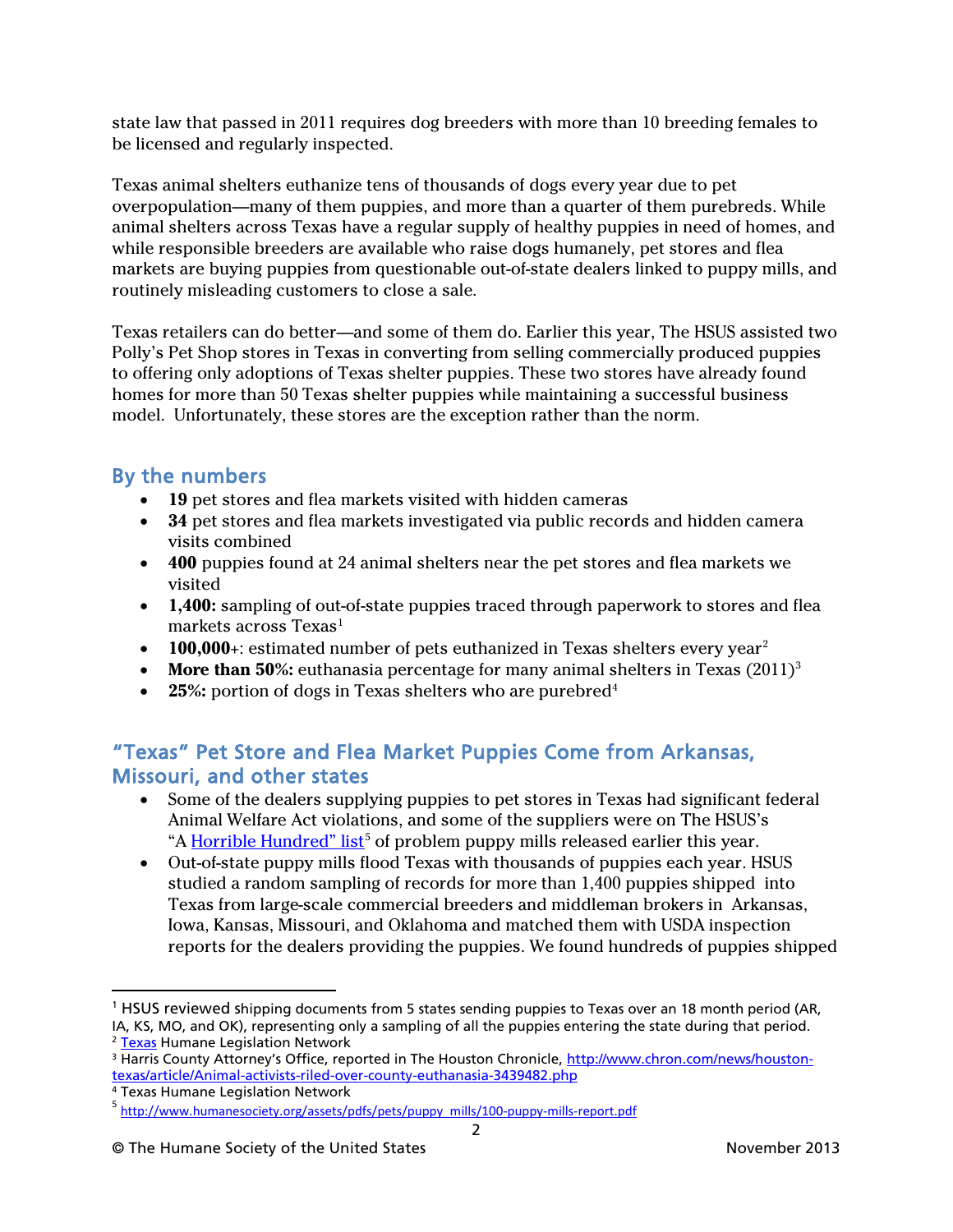from commercial breeders and massive out-of-state puppy mill brokers such as the Hunte Corporation and Mid-America Pet into Texas pet stores and flea markets, while local shelters in the same towns had plenty of Texas puppies for adoption on a daily basis.

- Store personnel in more than half of the pet stores investigators visited in person refused to answer questions about the identities of their puppy suppliers.
- Some pet store owners claimed only to sell puppies from the surrounding area, or only puppies from licensed breeders, but examination of the paperwork found that many of their claims were untrue.

# Texas Flea Markets: Poor Conditions, Sickly Puppies, and Unlicensed **Dealers**

Flea markets are popular in Texas, and they are also popular outlets for puppy mills. Investigators visited three flea markets that The HSUS had received complaints about: "Dog Alley" near the Canton Flea Market, Trader's Village in the Dallas area, and Trader's Village in Houston. Investigators also studied shipping documents for hundreds of puppies sent to flea markets.

By far the most troubling conditions were seen at the vastly overcrowded market known as Dog Alley in Canton. Located across the street from the popular monthly Canton Flea Market, Dog Alley is a mecca for questionable –and often unlicensed—puppy sellers. Officially called "Curry Trade Grounds and RV Park," Dog Alley is generally open the same weekends as the Canton Flea Market.

With the USDA's recent [announcement](http://www.humanesociety.org/news/blog/2013/usda-puppy-mill-victory091013.html) that it will begin to regulate commercial breeders who sell puppies sight-unseen over the Internet starting in November 2013, flea markets are one of the last unregulated marketplaces for questionable puppy sellers, many of them unlicensed and uninspected. Flea markets are not federally regulated because the USDA does not oversee puppy sellers who sell to consumers in face-to-face transactions, even if those transactions take place off the seller's or breeder's property. Purchasing a puppy at a remote location makes it impossible to see the parents of the puppies or the conditions in which they were raised—making flea markets the perfect sales venues for dealers who have something to hide.

#### Poor Conditions

On June 28, 2013, three HSUS employees visited Dog Alley in Canton. The temperature reached 102 degrees that day<sup>[6](#page-2-0)</sup> with high humidity, but that didn't stop hawkers from marketing hundreds of puppies and other animals outside in the stifling heat.

Investigators witnessed:

- Lethargic, underweight, and sickly-looking puppies
- Dogs and puppies panting heavily in the extreme heat; some dogs not even shaded from the direct sun
- Many animals without water in the high heat

<span id="page-2-0"></span> $\overline{a}$ <sup>6</sup> AccuWeather.com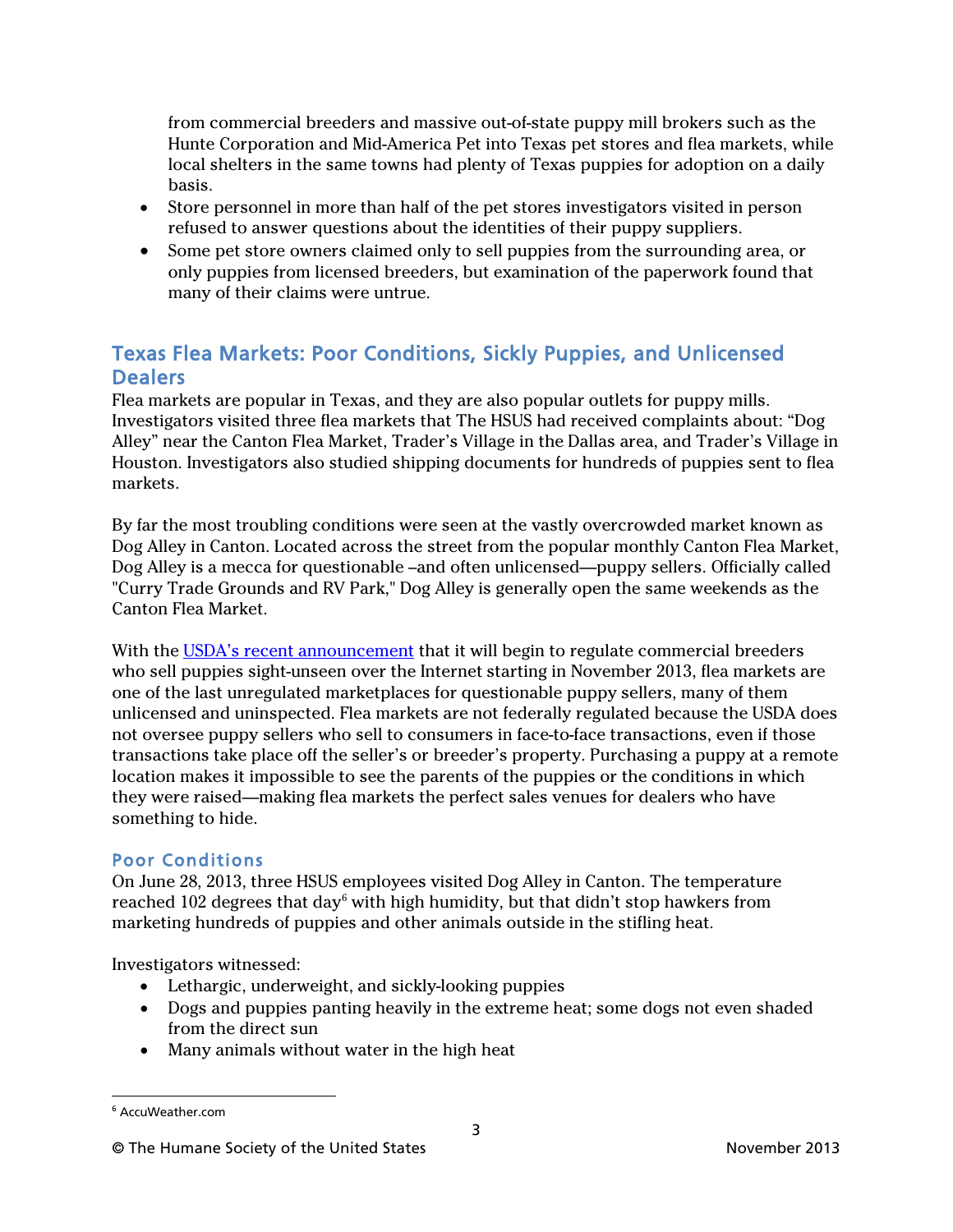- Puppies who were confined in the same cages as other animals such as piglets, which increases the risk of disease transmission or injury
- Puppies for sale who were so young that their eyes weren't open yet.

#### Out-of-state Middleman Dealers

Investigators studied shipping documents for almost 400 puppies shipped to Dog Alley from other states. They found that hundreds of puppies had been shipped into Texas from commercial puppy producers and middleman dealers in other states, primarily Arkansas, Missouri, and Oklahoma.

Texans who purchase puppies at this market may have no idea that the puppy they are buying isn't from Texas—and even if they find out the name of the puppy's seller, the seller may just be a middleman broker and not the actual breeder. This makes it very difficult for consumers to find out where the puppy came from, or to seek recourse if their puppy becomes ill.

Over the years, more than one Texas shelter employee has reported to The HSUS that animals from the enormous flea market in Canton who are not sold at the end of the day are often abandoned or even tossed in the dumpsters with the day's trash before the sellers leave town. This leads to even more animals entering Texas animal shelters, if they are lucky enough to survive.

#### Public Health Concerns

Puppies who have been raised in poor conditions or haven't received adequate veterinary care often suffer from illnesses or parasites that are transmissible to humans, and diseases can spread rapidly at open-air venues like flea markets, where dozens of people a day may handle animals. Animal welfare organizations, including The HSUS, have received complaints about puppies purchased at flea markets or roadsides who became gravely ill or even died shortly after purchase. Transmittable health problems include parvovirus and mange, which can be passed to other puppies or dogs, and giardia, which can be passed along to both animals and humans.

There have been several documented cases of rabid puppies sold at flea markets or in parking lots. In June 2006, Texas officials had to conduct a broad search for two puppies sold from a big-box store parking lot after one of their littermates developed rabies; the anonymous nature of the transaction made it impossible to immediately warn the buyers. [7](#page-3-0) In 2008, Toronto health officials had to set up an information booth at a flea market to warn vendors and patrons who may have been exposed to rabies after a puppy sold at the flea market by a broker died of the disease; a number of the vendors at the market had to be vaccinated for rabies<sup>[8](#page-3-1)</sup>. And in June 2013, when a puppy sold at a flea market in Sulphur, Okla., died of rabies just a few days later, health officials were unable to immediately identify the seller in order to warn others who were exposed to the puppy and his littermates. $^9$  $^9$ 

 $\overline{a}$ <sup>7</sup> <http://www.dshs.state.tx.us/news/releases/20060601.shtm>

<span id="page-3-1"></span><span id="page-3-0"></span><sup>&</sup>lt;sup>8</sup> [http://www.thestar.com/news/world/2008/01/27/flea\\_market\\_vendors\\_vaccinated\\_for\\_rabies.html](http://www.thestar.com/news/world/2008/01/27/flea_market_vendors_vaccinated_for_rabies.html)

<span id="page-3-2"></span><sup>9</sup> [http://www.ok.gov/health/Organization/Office\\_of\\_Communications/News\\_Releases/2013\\_News\\_Releases/Rabid\\_Puppy\\_6-19-](http://www.ok.gov/health/Organization/Office_of_Communications/News_Releases/2013_News_Releases/Rabid_Puppy_6-19-13.html) [13.html](http://www.ok.gov/health/Organization/Office_of_Communications/News_Releases/2013_News_Releases/Rabid_Puppy_6-19-13.html)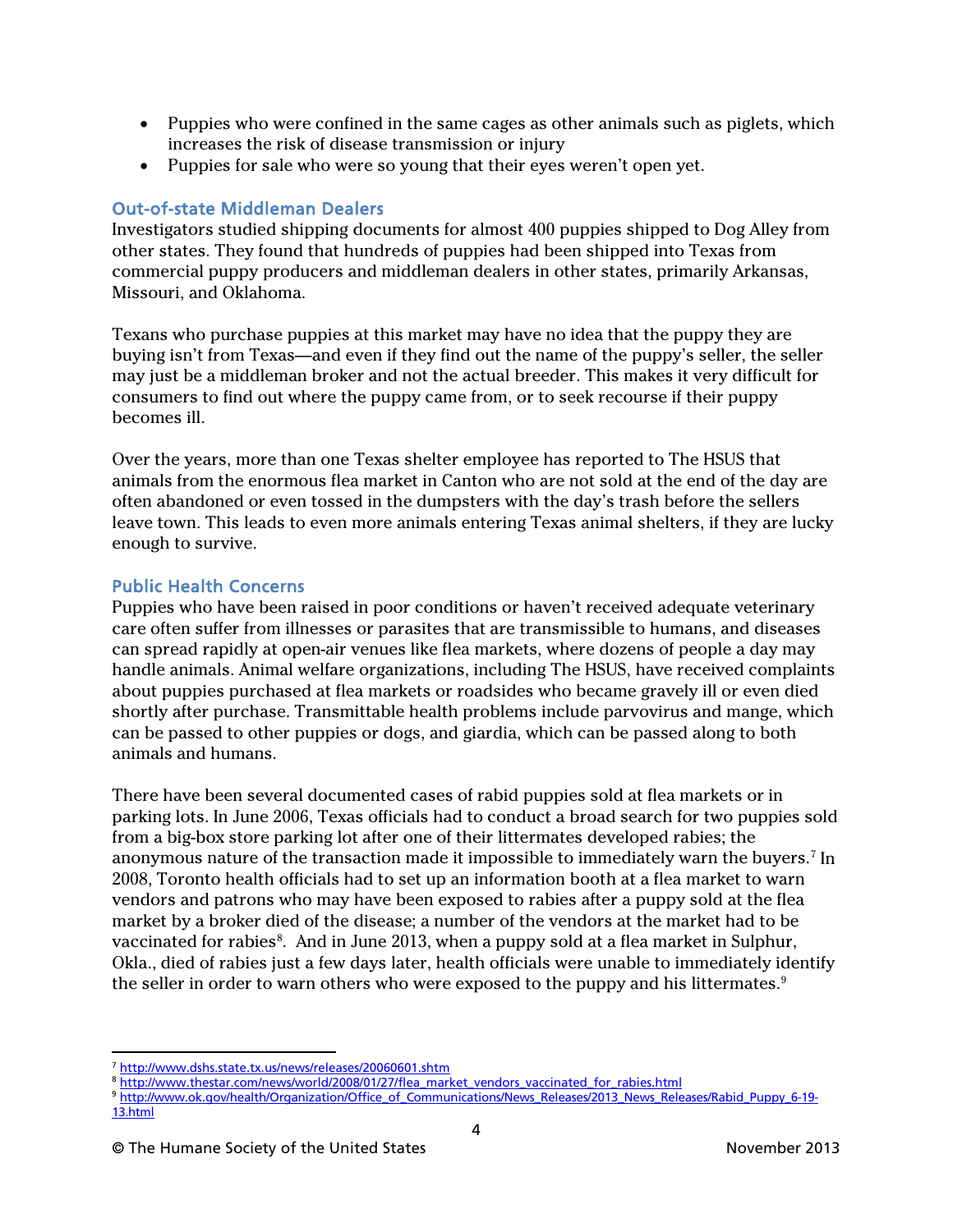In contrast, puppies adopted from animal shelters typically come with a full set of vaccinations and parasite treatments, and most shelters have a protocol for disinfecting surfaces, isolating sick animals from healthy ones, and preventing cross-contamination. If a problem does develop with an animal from a shelter, the shelter can easily be contacted.

#### Unlicensed Sellers

Many of the sellers both from in state and out of state were not licensed by the state or the USDA. While this is not necessarily a violation of the law in every case, buying a puppy from a dealer who has never been inspected for even the most basic health, safety, or animal welfare standards is very risky.

And most of the in-state breeders at the market, when asked, falsely claimed that Texas does not require dog breeders to be licensed and inspected.

### Pet stores in Texas: Not Always What they Seem

The HSUS's investigation of 29 pet stores via in-person visits and/or shipping documents obtained through public records requests uncovered a number of problems. Investigators found staff who would not—or could not—reveal the sources of their puppies. Investigators found puppies in Texas stores who were infested with fleas, coughing, or shaking, and some managers misrepresented the origins of many of their puppies.

Investigators also found that several stores were linked to known problematic puppy mills and puppy mill dealers (middlemen). What follows are a few examples of the issues investigators documented.

#### Pet Stores Selling from Problem Breeders

The following pet stores were found to be purchasing puppies from suppliers with known Animal Welfare Act violations, and some of their suppliers are among those listed in The HSUS's "A Horrible Hundred" report of problem puppy mills, which was release in May 2013.

- A review of public records showed that **Pet City** in Houston received multiple shipments of puppies from Canterbury Tails Pets, LLC in McPherson, Kans. (USDA # 48-B-0319). Canterbury Tails was cited by USDA inspectors in 2013 for rusty cages, and in 2012 and 2010 for multiple veterinary care violations. In May 2012, USDA inspectors found a Maltese dog with hair loss and a second dog with greenish discharge obscuring the surface of his eye and "copious dark, dried discharge" around the eye. In December 2010, inspectors found four dogs in need of veterinary care, including one with an untreated open wound (photo) and several unsafe housing conditions.
- **The Puppies Direct pet store in McKinney, Texas** purchased at least 10 puppies from a dealer listed in the "A Horrible Hundred" report who was no longer legally licensed to sell to pet stores at the time of the sale (Becky and Guy Franks/First Class Puppies, Antlers, Okla.). The breeder/broker cancelled her license in May 2013 during an especially problematic USDA inspection. The store purchased the puppies in July 2013.

The HSUS reported the apparently illegal puppy sales from July 2013 to the USDA.

The USDA cited Becky and Guy Franks in September 2012 for six dogs in need of veterinary care, including a shiba inu with a foot injury who was so lame that she was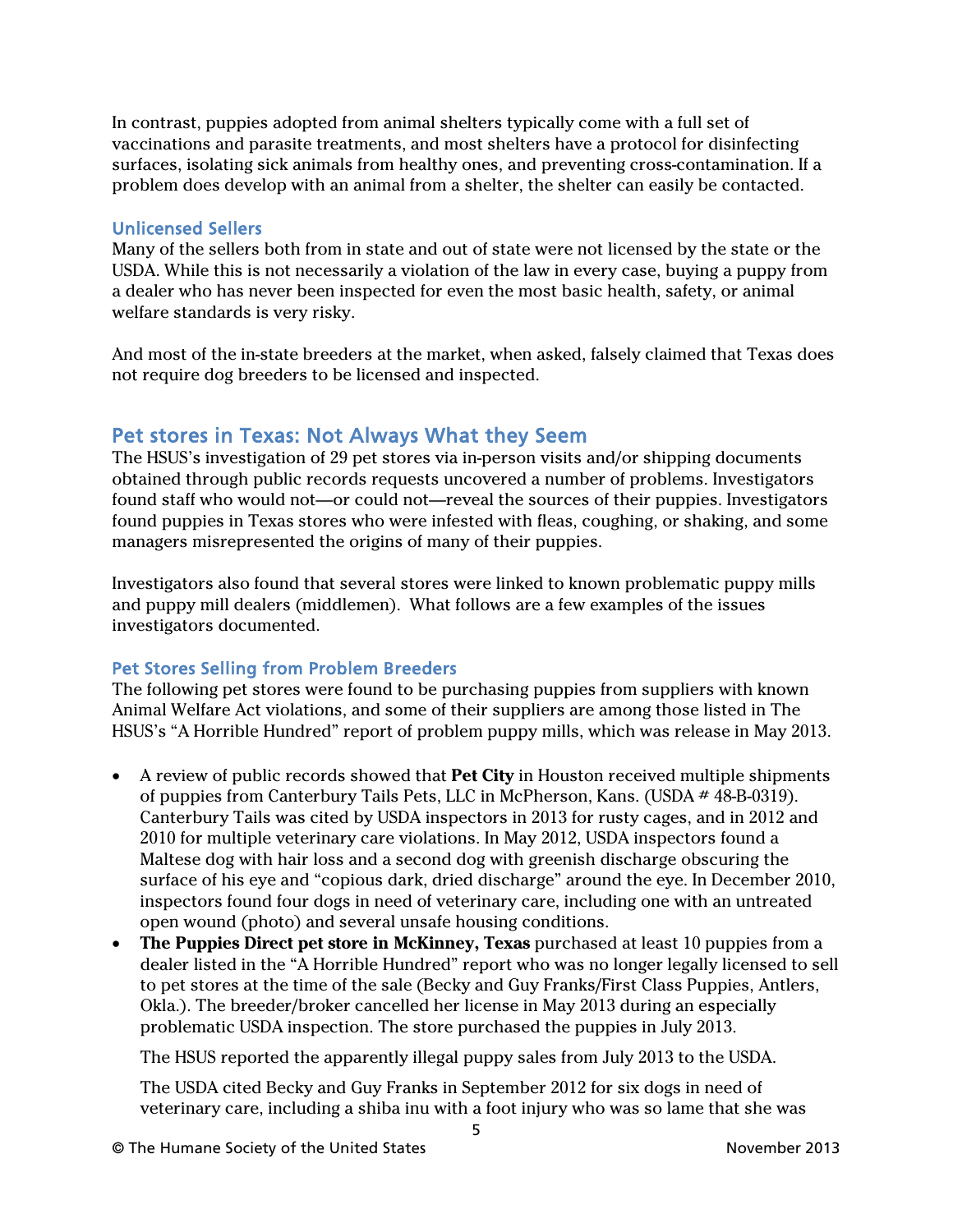seen falling down, and numerous dogs with eye problems. USDA inspectors have also found unsafe housing, dirty conditions, and dogs kept in pens full of greenish standing water with no dry place to stand.



A photograph from a December 2010 USDA inspection shows a dog with an open wound in a dismal wire-floored cage at a large-scale puppy broker in Kansas, Canterbury Tails Pets, LLC. The HSUS found that Canterbury Tails sent multiple shipments of puppies to Pet City in Houston earlier this year. USDA

In May 2013, USDA inspectors were in the process of citing the Franks for several repeat violations, when Becky Franks "decided to end this inspection and terminate her license," according to the USDA inspector's report. "The licensee was advised she could no longer conduct regulated activity under the AWA [Animal Welfare Act] from this date," the

inspector wrote.

In August 2013, Becky and Guy Franks were issued an official warning from USDA for four different repeated violations that had occurred on May 8, 2013, and September 12, 2012, including repeated failure to provide adequate veterinary care and repeated failure to provide safe housing, sanitary conditions, and removal of wastes, trash, feces, and other debris.

• **A Petland store in Laredo, Texas,** purchased two puppies from the same problematic Oklahoma broker mentioned above, Becky Franks/First Class Puppies, in February 2013. At this time the dealer had numerous Animal Welfare Act violations which the store could have accessed on the USDA's online database, although she was still licensed.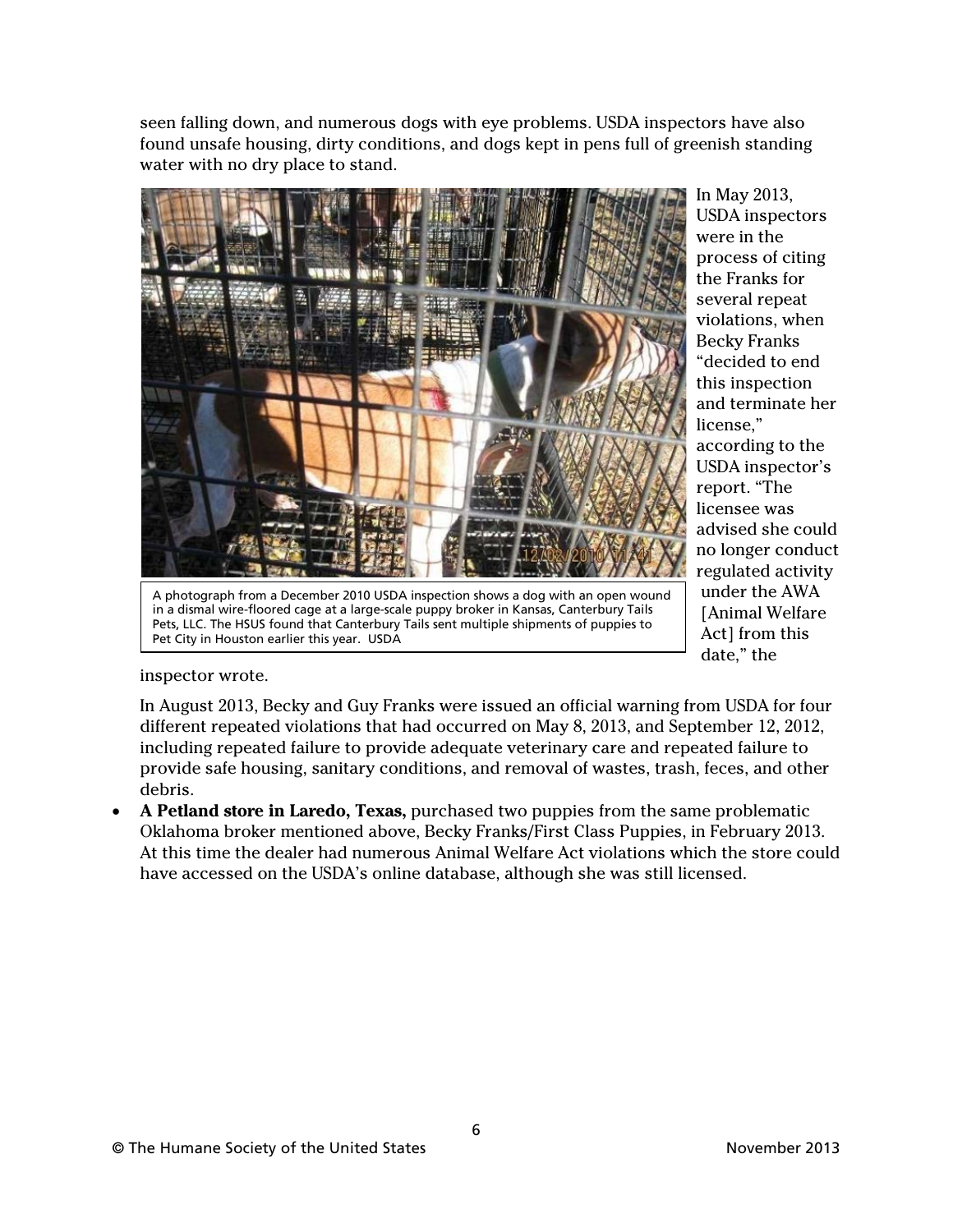• At a visit to **Partners Pet Center** in Round Rock, an HSUS investigator pointed out that the puppy she was holding was crawling with fleas. She was told that it is normal for puppies to have fleas. When investigators studied the suppliers to this store, they found that one was cited by the USDA for this specific problem: Susan Franz, 12560 FM 2410, Belton, Texas, USDA license #74-A-1475. On July 25, 2013, a USDA inspector noted on Franz's inspection:

*"Fleas were a problem at this facility on the inspection conducted 3/20/13 and are a problem again. Several dogs in each enclosure were observed scratching and chewing their skin… the recommended flea control program (spraying the enclosures and the dogs every 2 weeks) is no longer effective at this facility."* Prior to the July 2013 report, inspectors found many problems at Franz's facility on previous inspections, including in March of 2013 a urine odor/ammonia buildup in the whelping area so strong that it burned the inspector's eyes.

In May 2013, Franz was given an official warning by the USDA for failure to provide adequate veterinary care to prevent diseases and treat injuries, and repeated failure to provide adequate and safe housing facilities for the dogs.

- The **Woofles** pet store in McAllen showed investigators a puppy purchased from a massive breeder in Iowa, Brad Grotewold. Grotewold had more than 500 dogs and puppies at his facility during his most recent USDA inspection, in February 2013. That inspection was compliant, but in July 2011 the inspector noted 539 adult dogs and 262 puppies on site, severely rusted cages for 509 dogs, severely chewed wood surfaces, "an excessive accumulation of feces and food waste," and a problem with flies and filth.
- An investigation of public records showed that in February and March 2013, a **Petland store in Frisco, Texas,** bought dogs from LaNae Jackson in Clifton, Kans., and Audrey Rottinghaus in Seneca, Kans., both of whom have been cited for multiple Animal Welfare Act violations and were listed in The HSUS's "A Horrible Hundred" report in May 2013.

In 2012 alone, the puppy mill linked to Rottinghaus was cited for several dogs in need of veterinary care, including a limping dog and a dog with an open, swollen wound, as well as initially refusing to let an inspector take pictures of a dog with oozing discharge coming out of his ear, and many other problems over a period of several years. In July 2013, the puppy mill owned by Justin and LaNae Jackson received an official warning from the USDA for repeated violations that had occurred over a period of three years (2011-2013), including repeated failure to provide adequate veterinary care to an injured animal, repeated failure to make the facility available for inspection, and repeated failure to provide safe housing and clean food and water receptacles.

#### Breeder Information Withheld

More than half of the pet stores investigators visited, while claiming that their puppies come from small, local breeders, refused to disclose the name, license number, or location of the breeders. While some states have laws that require pet stores to disclose this information to potential buyers, Texas does not. Although not a violation of the law, the fact that more than half the stores visited refused to share basic information such as the name and city or state of the puppy's breeder made the investigators wonder what they were trying to hide. The stores that refused to disclose breeder names were:

- **Adam's Feed Store** in Arlington
- **Balboa's Pet Shop** in Corpus Christi
- **Harlingen Pets** in Harlingen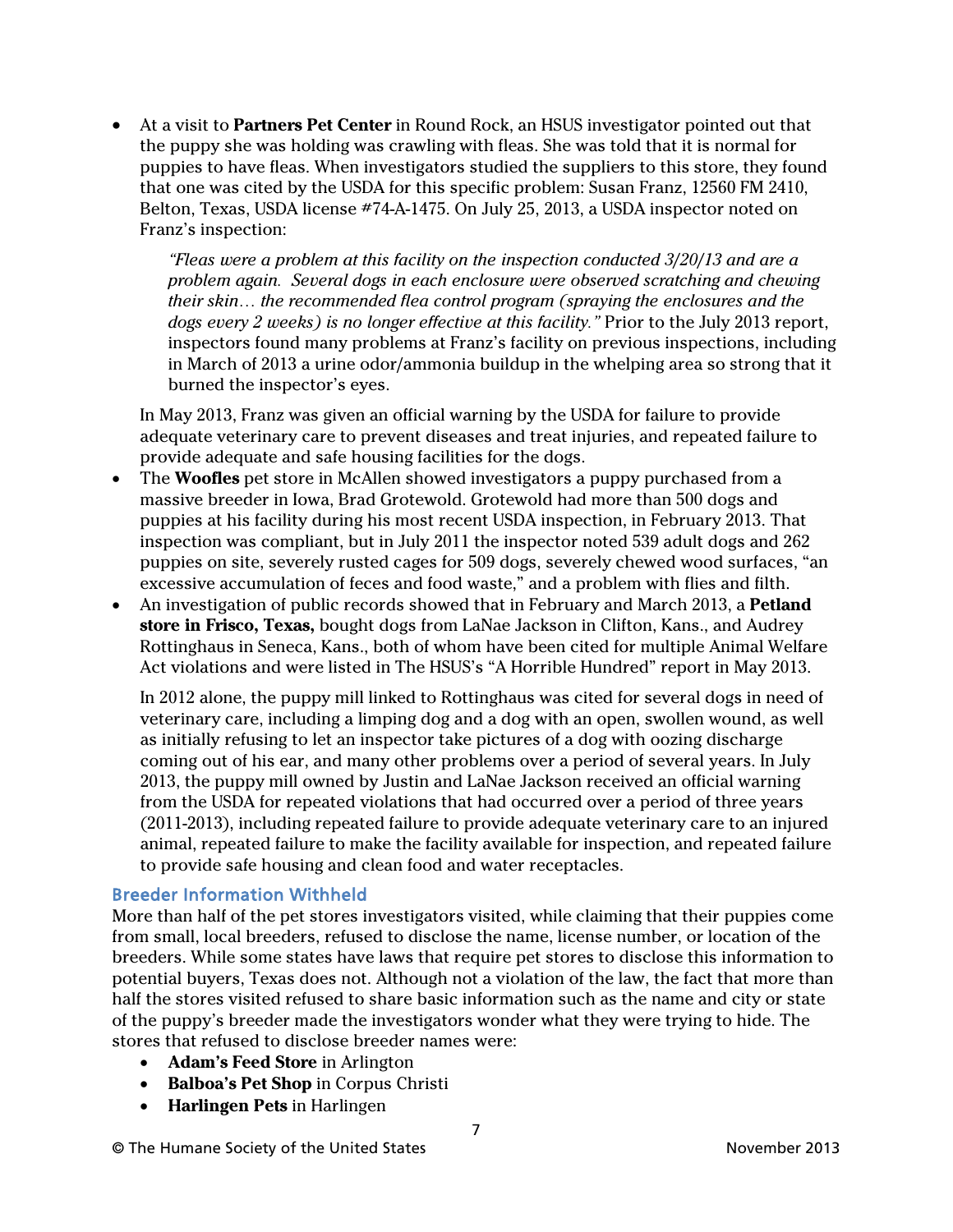- **Moreno's Feed and Pet Store** in Weslaco
- **Northside Ranch, Pet and Garden Center** in Victoria
- **Pet City** in Houston
- **Pet Depot** in Cleburne
- **Pet O Rama** in Mansfield
- **Wet Pets N Critters** in Longview

#### Unhealthful Conditions

The conditions at some of the pet stores we visited were so disturbing that HSUS staff contacted local law enforcement.

- At both **Pet Depot** in Cleburne and **Partners Pet Center** in Round Rock, investigators found puppies who were shaking uncontrollably. They were told this was normal and they were fine. Continual shivering in a puppy could be an indication of ill health or a sign that the puppy was never socialized with people—both common conditions in puppy mill puppies.
- Also at **Partners Pet Center** in Round Rock, investigators found puppies for sale who were only seven weeks old. The owner said he had acquired them at six weeks of age. The owner said he only deals with USDA licensed dealers, but it is a violation under USDA regulations to sell puppies to stores if they are younger than 8 weeks old.
- At **Pet Fair** in The Woodlands, an investigator looked at an obviously sick, consistently coughing, black and white male cocker spaniel puppy. The manager said he arrived in the store August 8, so he would have been 7 weeks old when he arrived at the store. It is a violation of the Animal Welfare Act for licensed dealers to transport a puppy for sale if he or she is younger than 8 weeks old.

#### Unlicensed Breeders

- Some pet stores admitted selling puppies from unlicensed breeders, claiming that commercial breeders in Texas are not required to be licensed. Texas does require dog breeders with more than 10 breeding female dogs to obtain a license and be regularly inspected by the state, but a majority of breeders appear to ignore the law. The USDA also requires breeders with more than four breeding females to be federally licensed and inspected if they sell to pet stores. Stores that admitted to selling puppies from unlicensed breeders included **Harlingen Pets** in Harlingen and **Moreno's Feed and Pet Store** in Weslaco, and **Hollywood Puppies** in San Antonio.
- In **Paradise Fish and Pets** in Humble, the store owner said he only deals with USDA licensed breeders, but when investigators checked into the breeder of one puppy, Gordon Blakesley (Paw Paws Puppies, Inc.) of Mount Holly, Ark., they found that he cancelled his license in September 2012.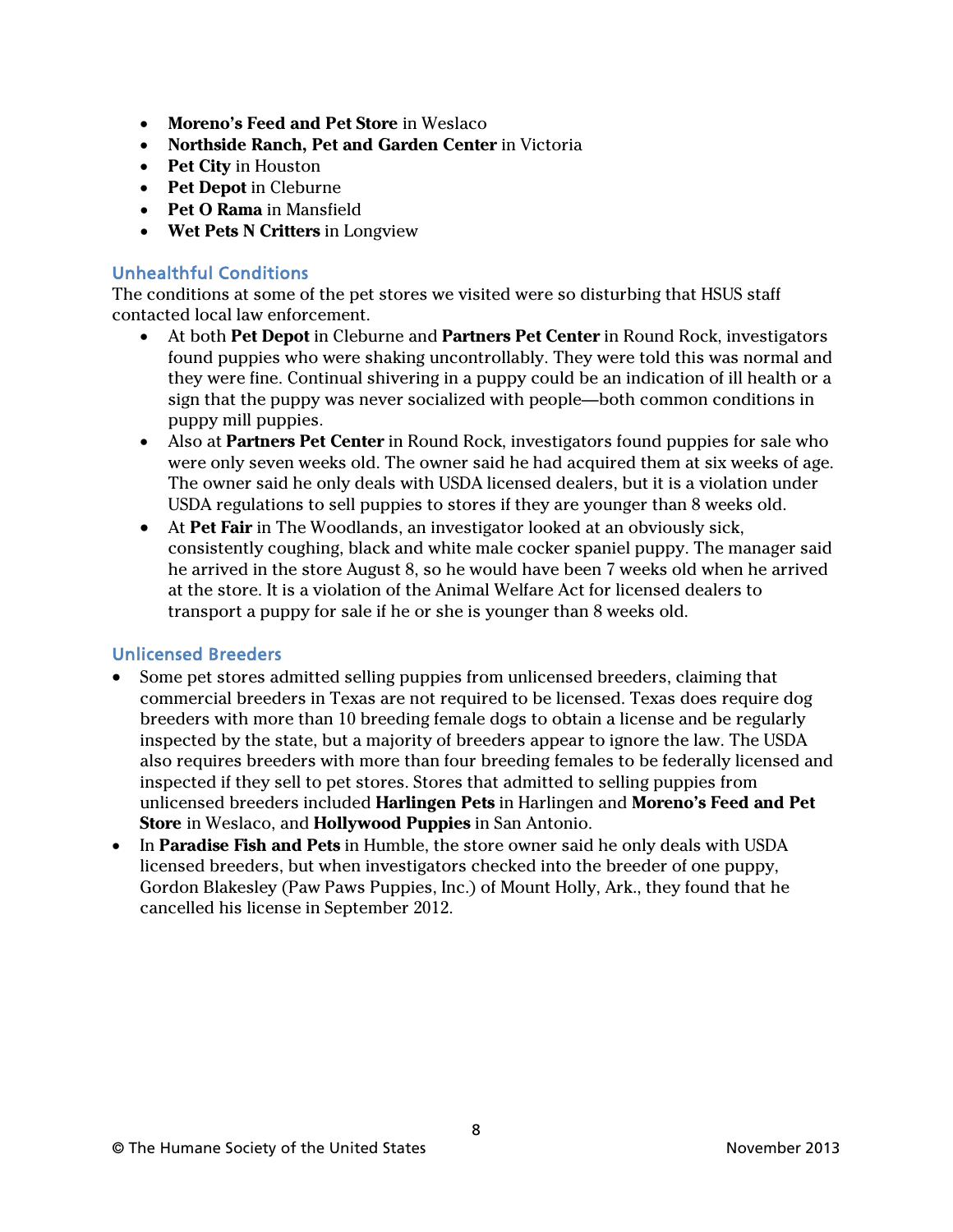• In **Hollywood Puppies** in San Antonio, the clerk said the store gets their puppies from suppliers near the Canton Flea Market. She also said the puppy investigators were asking about came from a breeder who supplies "a lot" of puppies to the store. This breeder turned out to be the



Investigators found two pet stores that had purchased dogs from Gordon Blakesley of Mount Holly, Ark., who is no longer USDA licensed. The HSUS

same breeder, Gordon Blakesley of Mount Holly, Ark., who was the breeder of the puppy at **Paradise Fish and Pets**. Blakesley, who has not had a USDA license since September 2012, could not legally sell to pet stores unless he has fewer than four female breeding dogs, [10](#page-8-0) yet the clerk said the store gets "a lot" of puppies from Blakesley, making it possible that the breeder may be selling illegally under the Animal Welfare Act.

#### Texas Shelters Have Plenty of Puppies Needing Homes

In October 2013, The HSUS surveyed 24 animal shelters near the pet stores and flea markets investigators visited. Most of them had no shortage of adoptable Texas-born puppies. The shelters had a total of more than 400 puppies available on a given day. For example:

- Amarillo-Panhandle Humane Society, 30 puppies
- BARC Animal Shelter and Adoptions in Houston, 50 puppies
- Canton Animal Shelter, 20 puppies
- Dallas Animal Services, more than 20 puppies
- Harlingen Humane Society, 51 puppies
- Houston Humane Society, 20 puppies
- Humane Society of Cedar Creek (near Canton), about 30-40 puppies available
- Montgomery County Animal Shelter in Woodlands, 50 puppies available—with new litters coming in every day, according to the staff member.

With so many puppies to choose from in Texas animal shelters, not to mention the puppies available from responsible breeders, there is no need for anyone to buy a puppy from an outlet that works with puppy mills.

<span id="page-8-0"></span> $\overline{a}$  $10$  At the time of the visit, the law exempted breeders with "three or fewer" breeding females. The exemption was recently raised to "four or fewer," which goes into effect in November 2013.